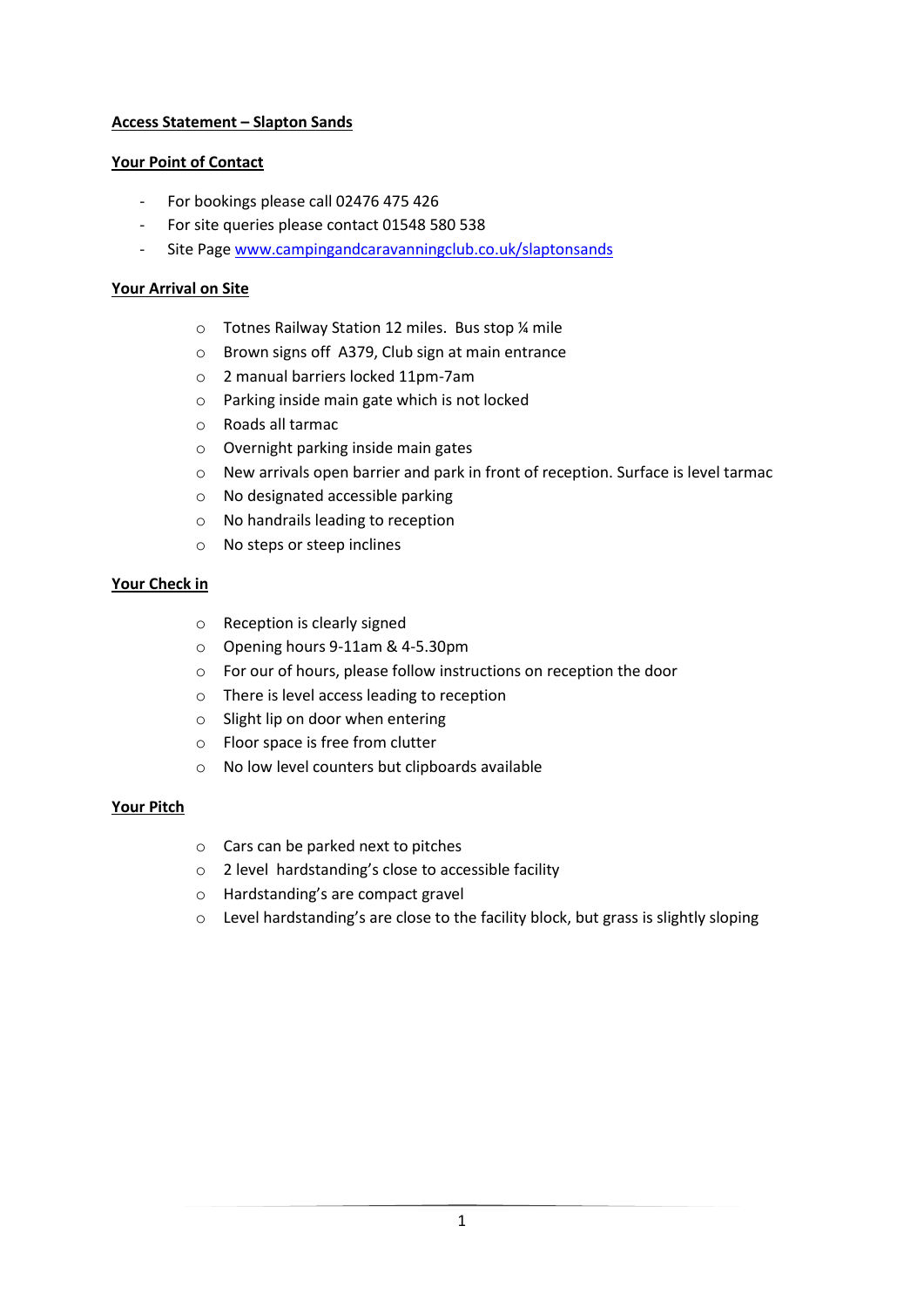### **Your Facilities**

- o Flagged path around facilities
- o 3 steps with hand rail leading to facility
- o Moderate slope leading into the facility
- $\circ$  1 step to both male + female facilities
- o There are no semi-ambulant cubicles
- o Screw top taps
- o Stools in showers
- o Dial showers
- o Step down into shower tray
- o Blocks are lit at night, internally and externally

### **Your Accessible Facilities**

- o Access isn't flat or level leading to the accessible facility, moderate slope, grass or steps
- o There is a handrail on the 3 step entrance
- o Slight lip on door as you enter
- o Toilet has handrails
- o Larger flush handle on chain
- o Transfer space on right side
- o Washbasin cannot be reached from the floor
- o Taps are lever top
- o There is a hand dryer
- o Mirror over low sink, not full length
- o Shower has handrails
- o Shower is dial operated
- o Shower is open access
- o Shower head is not height adjustable
- o Floor is non-slip
- o There is no hair dryer
- o There is an emergency cord and it can be reached from the floor
- o The alarm cannot be heard from the reception or staff pitches

### **Your Laundry and Food Preparation Areas**

- o Moderate slope, grass or 3 steps lead to these areas
- o Flagged or grass surfaces
- o Taps are screw top
- o Washing machines are floor level and front loading
- o Tumble dryers are floor level and front loading
- o There is a wall mounted iron and a free standing ironing board
- o There are both indoor and outdoor washing up areas
- o Taps a screw top
- o There is an outdoor drying area